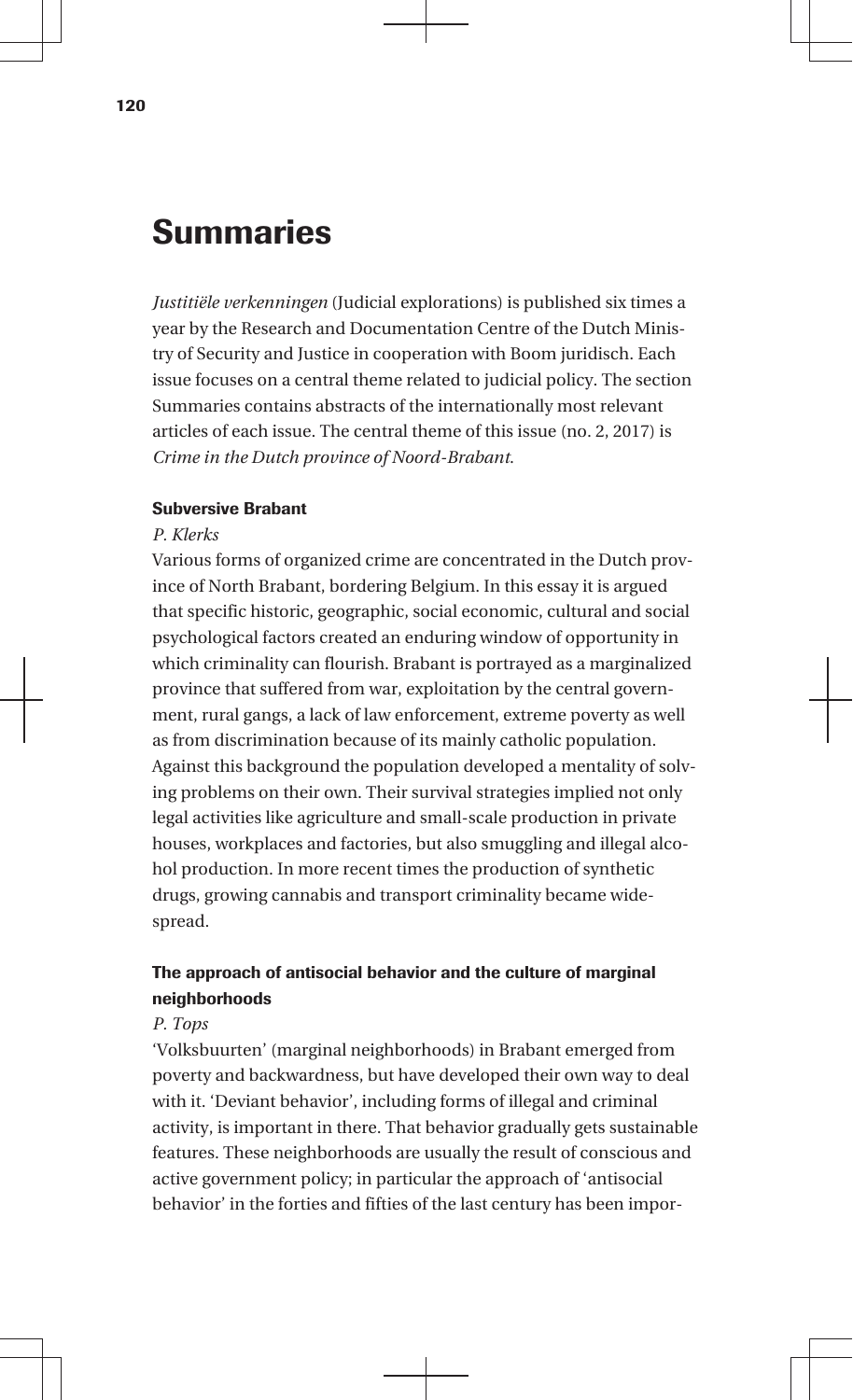tant. In this article the author first sketches the outlines of this particular 'volksbuurten' culture, to focus then on the history of a particular street in one of those neighborhoods and its culture around 1960: the Ruisvoornstraat in Tilburg. Knowledge of the history of these neighborhoods is one of the keys to understanding the specifics of the history of Brabant and its partial intertwining with a culture of acting illegally and criminally.

## Cultural heritage and criminal problem: On the subculture of 'travelers'

## *R. Witte and H. Moors*

Within the Province of Noord-Brabant, the 'traveler community' possesses a specific position, coloring the developments in crime throughout the region and being a main focus for major concern among policymakers and professionals. The authors reflect on the historical development of the 'traveler community' and their perceived subculture as well as on state response to these developments. Along this, the attempts of social work to contribute to social climbing of 'travelers' outside criminality in the 1980s and 1990s are portrayed. The contribution rounds up with some reflections on the present call for a 'multi-agency approach' towards organized and undermining crime in which again, and increasingly so, the importance of the socalled 'soft side of crime prevention and repression' is underlined.

## Criminal family networks in North Brabant: Generation effects in organized crime

## *H. Moors and T. Spapens*

This article on intergenerational transmission of crime in families is based on a study of seven families of which at least one member held a key position in an organized crime group. The authors retrieved information on at least three generations (preceding and succeeding this key member's generation) to investigate whether transmissions occurred, and if so, how these might be explained. Throughout the generations the majority of family members indeed have criminal records. However, it seems to be less easy to transfer criminal leadership in organized crime from one generation to the next. Leading a criminal group seems to demand qualities that are not transferred easily. Successful successors appear to be able to establish their own networks within the deviant subcultures from which they stem. This also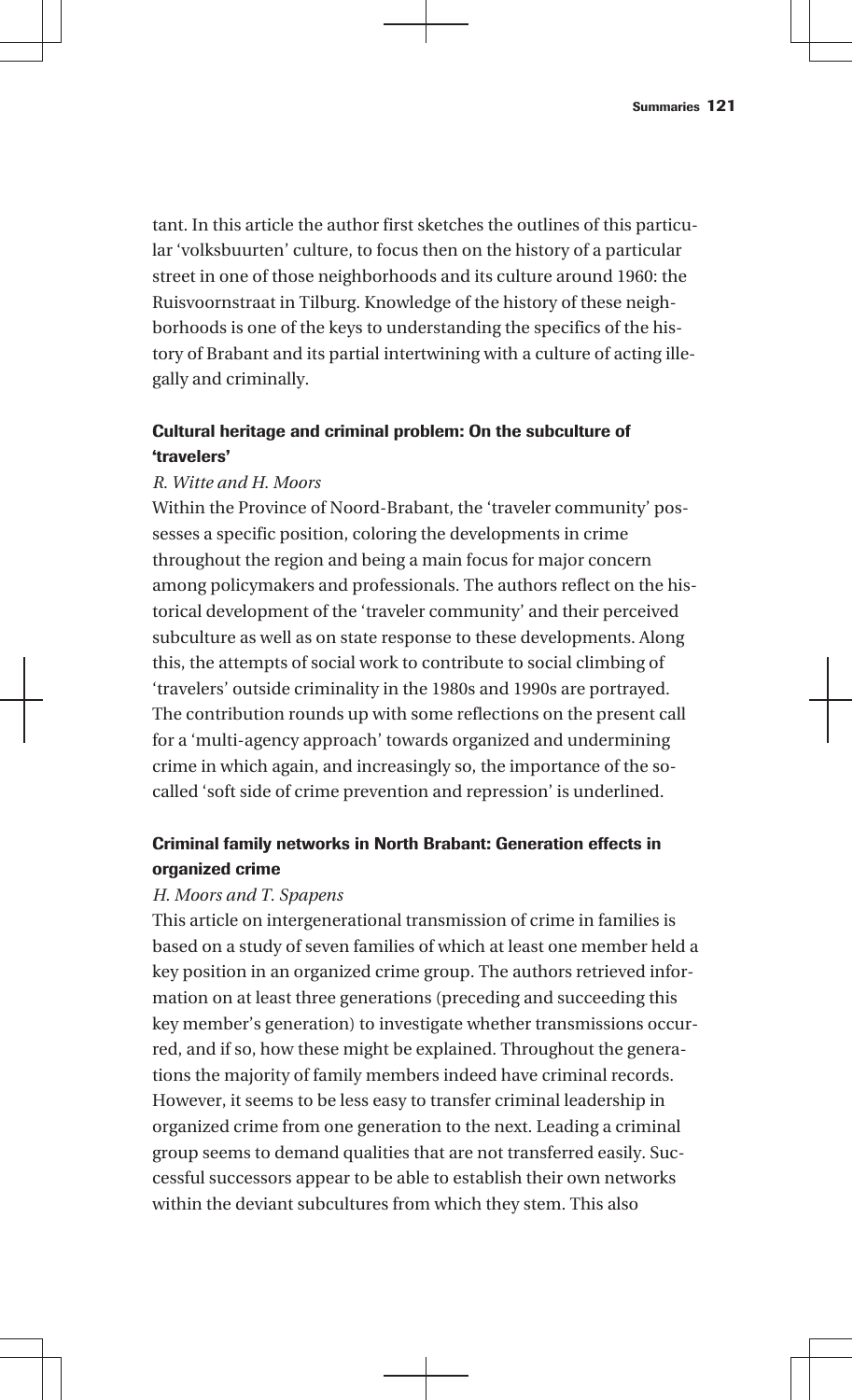explains the persistence of criminal behavior: both men and women select their friends and partners from these closed communities and seem to prefer for their social and love relationships those who have already developed substantial criminal track records. Organized crime families in North Brabant took advantage of criminal opportunities that were presented to them over the years. Particularly XTC production, starting in the 1990s, allowed them to step up their criminal activities from the local to the global level. In addition, they may have capitalized on a moral economy with sentiments of subordination present in the province of North Brabant, dating back to the seventeenth century, which resulted in a more reserved attitude towards authorities than in other parts of the Netherlands. Finally, law enforcement agencies have been generally slow to respond to developments in criminal opportunities that benefited these seven families.

## Synthetic drug waste dumpings in Noord-Brabant

#### *Y.M.M. Schoenmakers and S.L. Mehlbaum*

Synthetic drug waste dumpings are a growing concern in the Netherlands, particularly in the southern region. During the production process of ecstasy (MDMA) and speed (amphetamine), large quantities of chemical residue are released, that the illegal manufacturers need to get rid of. According to police statistics the chemical waste is mostly dumped in barrels in rural areas, and recovered as such by authorities. However, an unknown quantity of synthetic drug waste is also directly being discharged into sewer, soil or natural surface waters. The phenomenon embodies environmental crime as well as organized crime. From the viewpoint of environmental crime, both ecological and social harm are evident. The article also illustrates the operations of serious organized crime groups behind the scenes.

## The displacement of illegal drug markets from the Netherlands to Belgium. Perception or reality?

#### *F. De Middeleer and B. De Ruyver*

Recent figures indicate that certain drug markets, or at least parts of it, shift from the Netherlands to Belgium. However, it is still unclear whether it is a displacement of some parts of the illicit drug markets or whether it should be seen as a diversification of certain parts of some illicit drug markets in terms of spreading of risks and taking profit of new opportunities. In this respect, this article contributes to an ongo